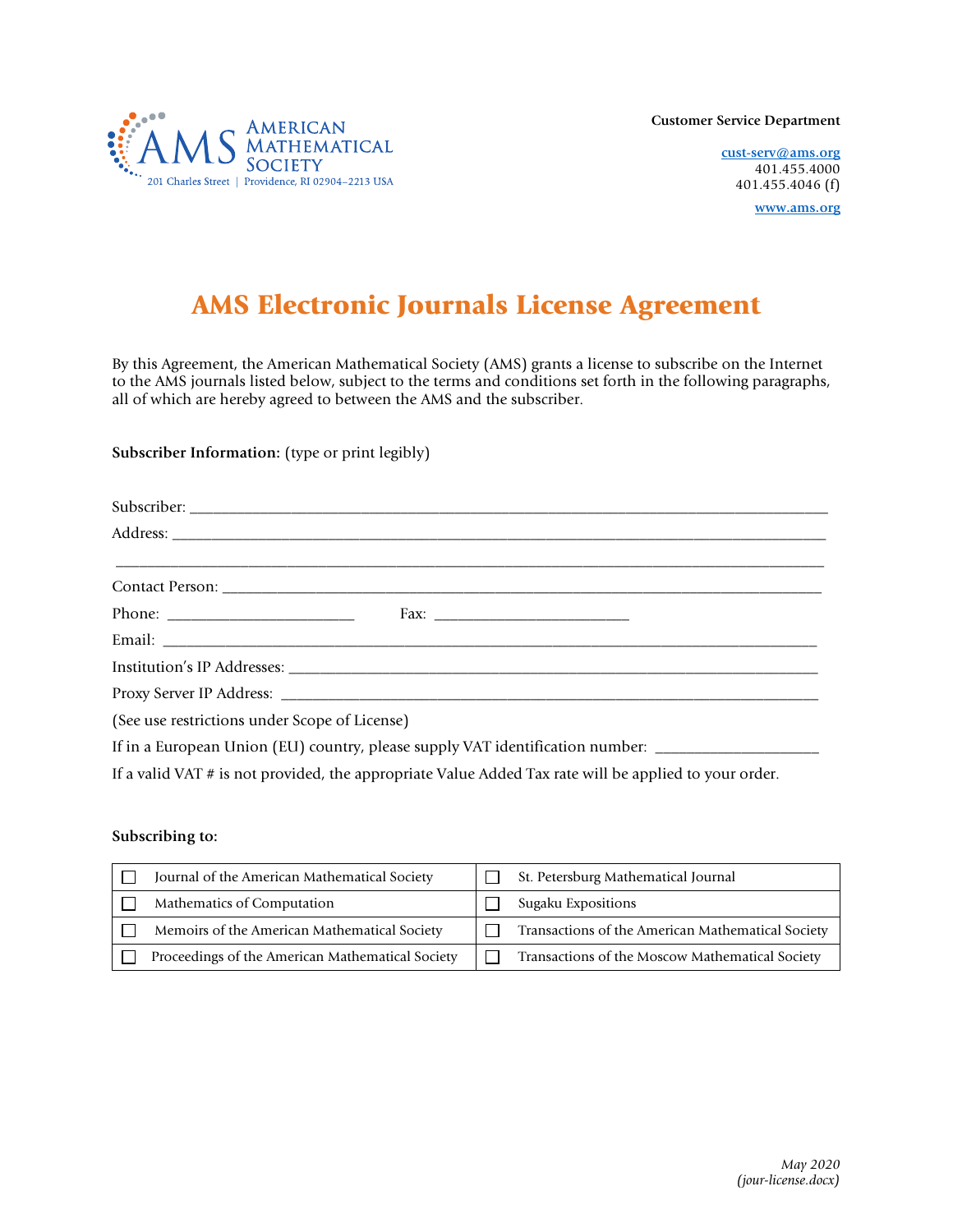Please read the Terms and Conditions. By signing below, you certify that you have read and agree to abide by all such Terms and Conditions. For non-individual subscriptions, you certify that you are authorized to sign this form on behalf of your institution. For personal subscriptions, by signing below you certify that you have read and agree to abide by all such Terms and Conditions.

| Date: $\frac{1}{2}$                                                           |  |
|-------------------------------------------------------------------------------|--|
|                                                                               |  |
|                                                                               |  |
|                                                                               |  |
|                                                                               |  |
| If in a European Union (EU) country, please supply VAT identification number: |  |

\_\_\_\_\_\_\_\_\_\_\_\_\_\_\_\_\_\_\_\_\_\_\_\_\_\_\_

If a valid VAT # is not provided, the appropriate Value Added Tax rate will be applied to your order.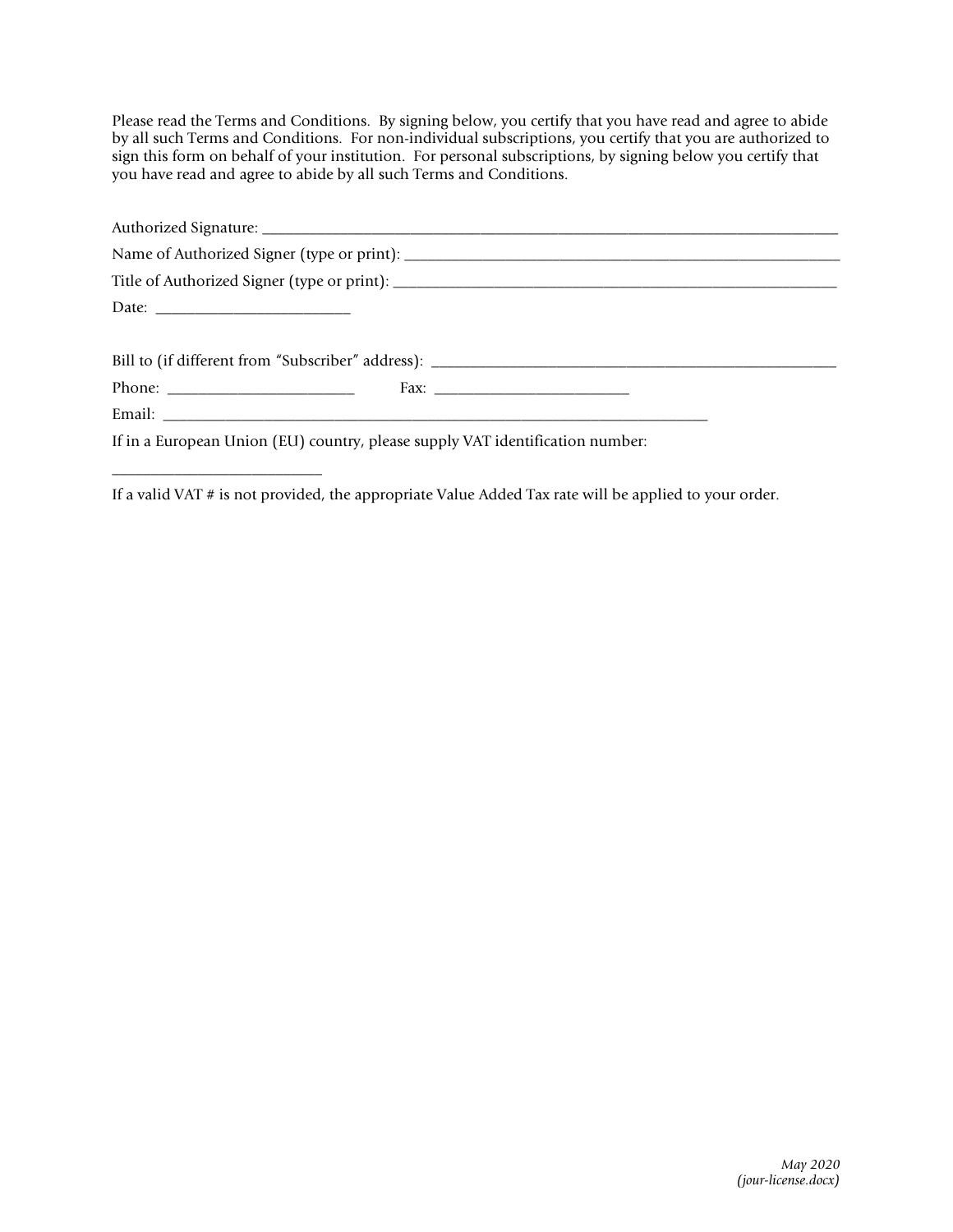# **Terms and Conditions**

## **1. Scope of License.**

## Institutional Subscriber Use Restrictions

The license includes authorization of access by means of the subscribing institution'sIP addresses to allow site-wide online access by authorized users via multiple connections. If a proxy server is being registered for access, the subscribing institution agrees to maintain the security of the access by authenticating authorized users before allowing use of the proxy to any remote or on-site user.

"Authorized users" are employees, faculty, staff, or students officially affiliated with the subscribing institution, and authorized on-site patrons of the subscribing institution'slibrary facilities. Sites may be academic or nonacademic. For academic institutions, different campuses are considered different sites even if they are within the same city. Departmentsor libraries of the same campus are considered part of the same site. For nonacademic institutions, sites are defined as geographically separate units, even if they are within the same city. Each branch, office, or laboratory is a different site.

This license entitles authorized users to access AMS electronic journals by multiple connections, to:

- a. make searches of the AMS electronic journals to which they subscribe;
- b. make one or more copies in hard copy form of the output of any search; such copies may not be sold and may not be distributed to anyone who is not an authorized user; and
- c. download search results to hard disk or diskette, provided that such data is not made available to anyone who is not an authorized user.

Authorized users who do download articles must maintain all copyright and other notices on the articles.

The downloading of an entire journal issue or complete journal volume in a systematic fashion is strictly prohibited. Automated searching or downloading, by use of scripted searches, robots, spiders, crawlers, or otherwise, is also prohibited.

Copies of individual articles from AMS electronic journals may be made and delivered in the context of inter-library loan in compliance with Section 108 of the Copyright Act of the U.S. and within the CONTU guidelines.

An authorized user or the subscribing institution may not make AMS electronic journals available to anyone other than another authorized user, whether by telephone link or by permitting access through his or her terminal or computer, or by other similar or dissimilar means or arrangements.

The subscribing institution will make reasonable efforts to maintain security and monitor all use (including unauthorized use) from its respective site and to communicate the terms of the license to their users.

Authorized users will be bound by the limitations stated in any copyright statement or terms of use posted from time to time on the AMS website, except to the extent (if any) that such provisions may be inconsistent with the express terms of this license.

Electronic transmission of journal articles is allowed unless, as a purpose or effect of such, the library receiving such copies does so in such quantities as to substitute for a subscription. Interlibrary loans are restricted to academic libraries for educational purposes.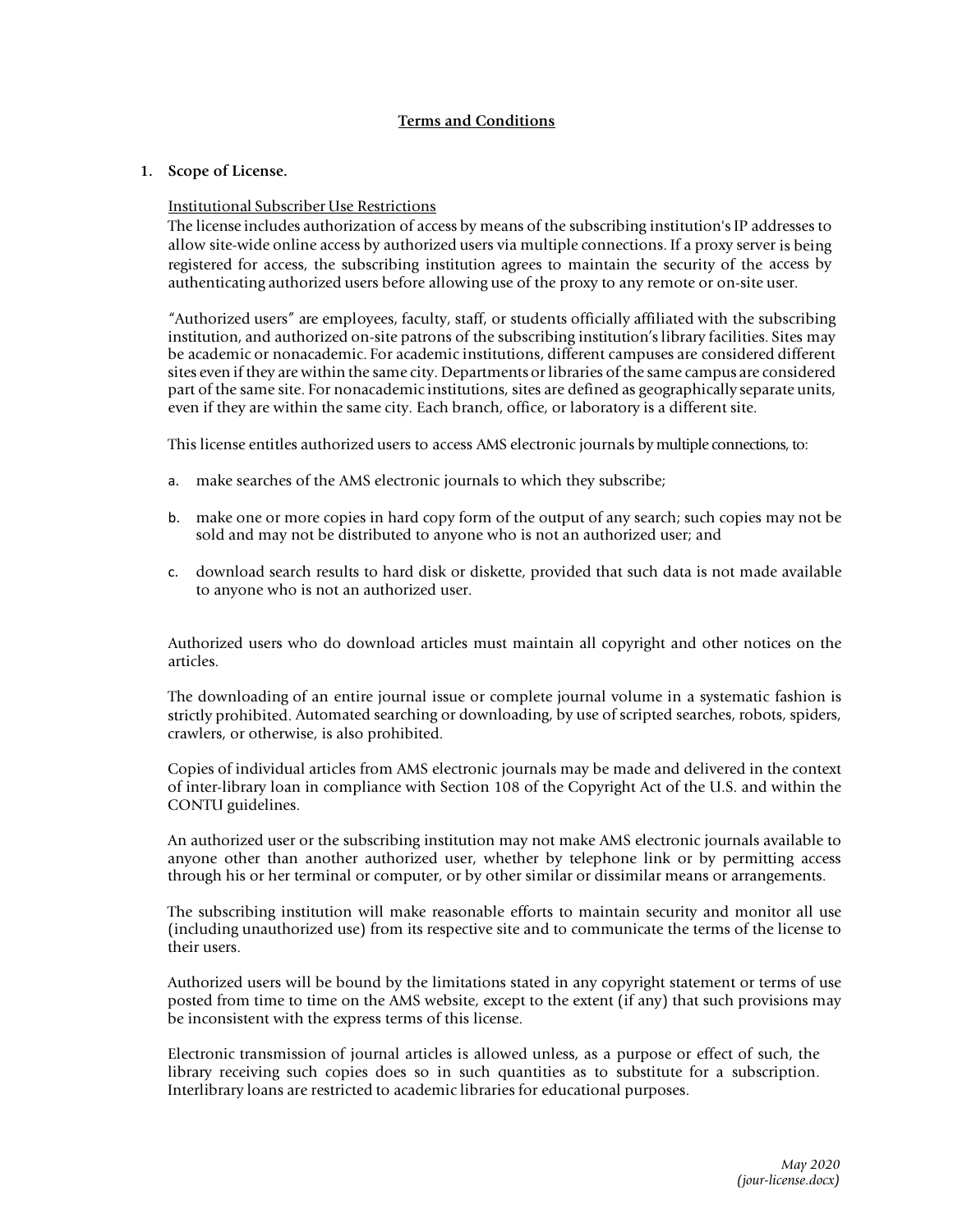### **2. Term and Fees.**

This Agreement will last through the end of the calendar year in which the subscription first becomes effective. This Agreement is signed and will remain in effect thereafter for successive calendar years so long as annual subscription fees are paid. Either party may terminate this Agreement, effective on the next renewal date, by at least 30 days written notice to the other party.

The annual fee for this subscription may be raised by written notice to the subscribing institution, given at least three months prior to the next succeeding renewal date. The fee for each year this Agreement is renewed must be paid on or before the renewal date or the renewal will be invalid.

#### **3. Perpetual Access.**

Beginning with the 2014 subscription year, perpetual access to AMS journals content (excluding backfiles) will be provided by the AMS. Access to the AMS server will be granted via IP recognition. Continuing archival access and use is subject to the terms and conditions of the current and/or expired License Agreement.

#### **4. Support.**

AMS electronic journals include online documentation. In addition, the AMS will provide the subscriber with email and/or telephone support service during AMS's normal business hours (Monday-Friday, 9:00am to 4:00 p.m., ET). The email address for support questions is eprod- $\frac{\text{support@ams.org}}{\text{support@ams.org}}$  the telephone number for support is 800-321-4267.

#### **5. Copyright.**

AMS electronic journals and their contents are subject to copyright, database protection, and other rights of the publisher (AMS) under the laws of the United States and the country of use.

The subscriber acknowledgesthat it has no claim to ownership by reason of its use of or access to AMS electronic journals. Downloading of data is permitted solely for subscriber's internal use to the same extent as the printed version of the publication. Recompiling, publication or republication of the data, or any portion thereof, in any form or medium whatsoever, may be done only with specific written permission from the AMS.

#### **6. Suspension or Termination of Access.**

The AMS reserves the right to suspend and/or terminate access to the journals without prior notice if the subscribing institution or its authorized users violate any term of this Agreement. Any use of the AMS electronic journals beyond the scope of the License or any fraudulent, abusive, or otherwise illegal activities may be grounds for termination of access.

#### 7. **Warranties, etc**.

- a. The AMS has made and will make good faith efforts to ensure that AMS electronic journals are complete and accurate. However, the AMS does not warrant completeness or accuracy, and does not warrant that the subscribing institution's use of AMS electronic journals will be uninterrupted or error-free, or that the results obtained will be useful or will satisfy the user's requirements.
- b. The AMS warrants that it is entitled to grant the licenses outlined in this Agreement, but makes no other warranties or representations of any kind, expressed or implied, including but not limited to warranties of merchantability or fitness for a particular purpose.